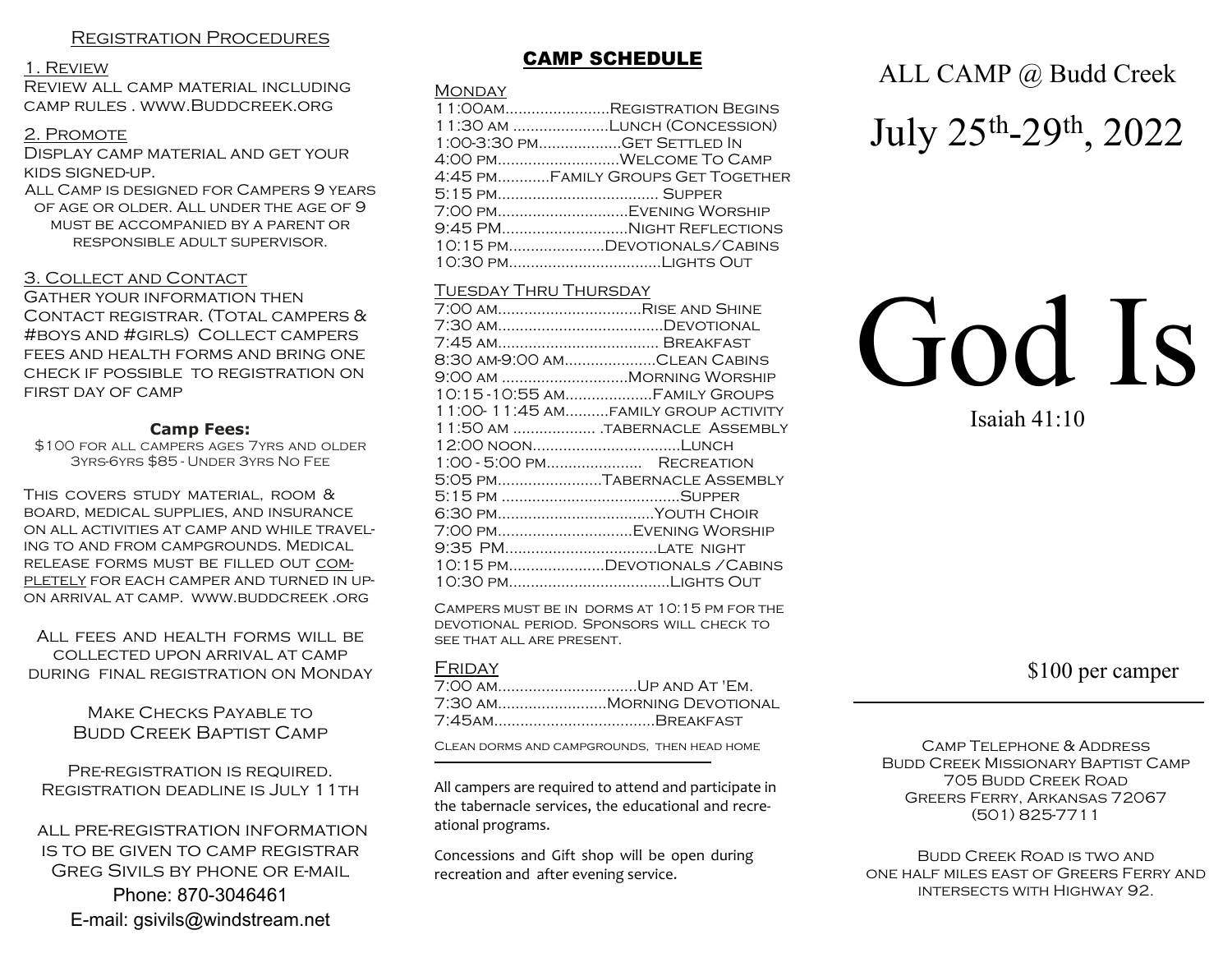# **Camp Administration for All-Camp 2021**

Director: Bro. Toby Wilson Phone: 501-317-1747

> Co- Director: Bro Keith Rose Phone: 870-853-7163

Family Groups: Dustyn Lewis, Josh Doyle, & Justin Haley

Secretary/ Treasurer: **GREG SIVILS** Phone: 870-304-6461 gsivils@windstream.ne Assistant Sec/Treas : Martha Rose

Music Director: Sara Armstrong Assistant: Mackenzie Rash

REC. DIRECTOR: COLBY WARD Assistant: Tyler Kelley

Rules Committee: Boy's: Josh Doyle, Cody Andrews, Randy Hester Girl's: Christy Rice,Trudy Jolly Savannah Stevens

> Program Committee Justin Haley, Randy Hester, Mark Weiss, David Standridge Dustyn Lewis, Cody Andrews

> > **DECORATIONS** Trudy Jolly

If you have any questions concerning camp PLEASE CONTACT CAMP DIRECTORS Bro Toby Wilson 501-317-1747 Keith Rose 870-853-7163

**Morning Speaker:** David Standridge

**Evening Speakers:** Mon: Cody Andrews Tues:Josh Doyle Wed: David Harrington Thurs: Randy Hester Alternate: Keith Rose

# **FAMILY GROUPS**

Family Groups will be assigned on Monday at Camp. Each Family Group will be assigned a Family Group leader that will direct the group for the week during Family Group times. The purpose of this time is to build upon the concepts presented during our Morning Worship as it relates to our Camp Theme. Following Family Group time there will be an Activity Time that is designed to encourage participation in a Family Group activity.

**What to Bring** -A positive attitude that is ready to listen, worship, and experience the life of knowing a Risen Savior. - You will need your Bible, sufficient clothing for worship and play, (washer & dryer available) Bed Cloths, Pillow, sheets, blanket, soap, toothbrush, hair brush, towel, deodorant, swimsuit, and extra money for concessions and gift shop.

# **A NOTE TO PASTORS AND YOUTH LEADERS**

 Proper preparation makes a huge impact in how the camp flows through-out the week. Begin praying now for our week of camp. Please review all camp rules and information with all your campers and to their parents. Resolve any personal issues that could affect any of your campers before they leave for camp. Make sure that parents have your contact information while at camp in case you need to be contacted. Remind them to contact you directly while at Camp.

# **What is expected at Camp**

Conduct should be as the cause we represent, the cause of Jesus Christ.

 **At the evening services we expect our campers to dress appropriately for worship. Each participating church will be responsible for enforcing the dress code for their own campers as is stated in the rules.**

No one will be permitted to leave the camp except they sign out and provide the information called for by the register.

Use cell Phones only under sponsor supervision and never during services and after lights are out in dorm unless for emergency.

Sponsors are to be with their campers or know their whereabouts at all times. Sponsors are to sit with their campers in the tabernacle services and are responsible for their campers' conduct at all times.

# **Special Instructions:**

One Adult Male Sponsor for every ten or fewer boys One Adult Female Sponsor for every ten or fewer girls. Sponsors must be 18 or older.

Log on to www.buddcreek.org to find general campground information and for Camp rules and Health forms Join our Facebook Page - All Camp: Budd Creek For all our latest Updates

 "*For this is good and acceptable in the sight of God our Saviour; Who will have all men to be saved, and to come unto the knowledge of the truth."* **1 Timothy 2:3-4**